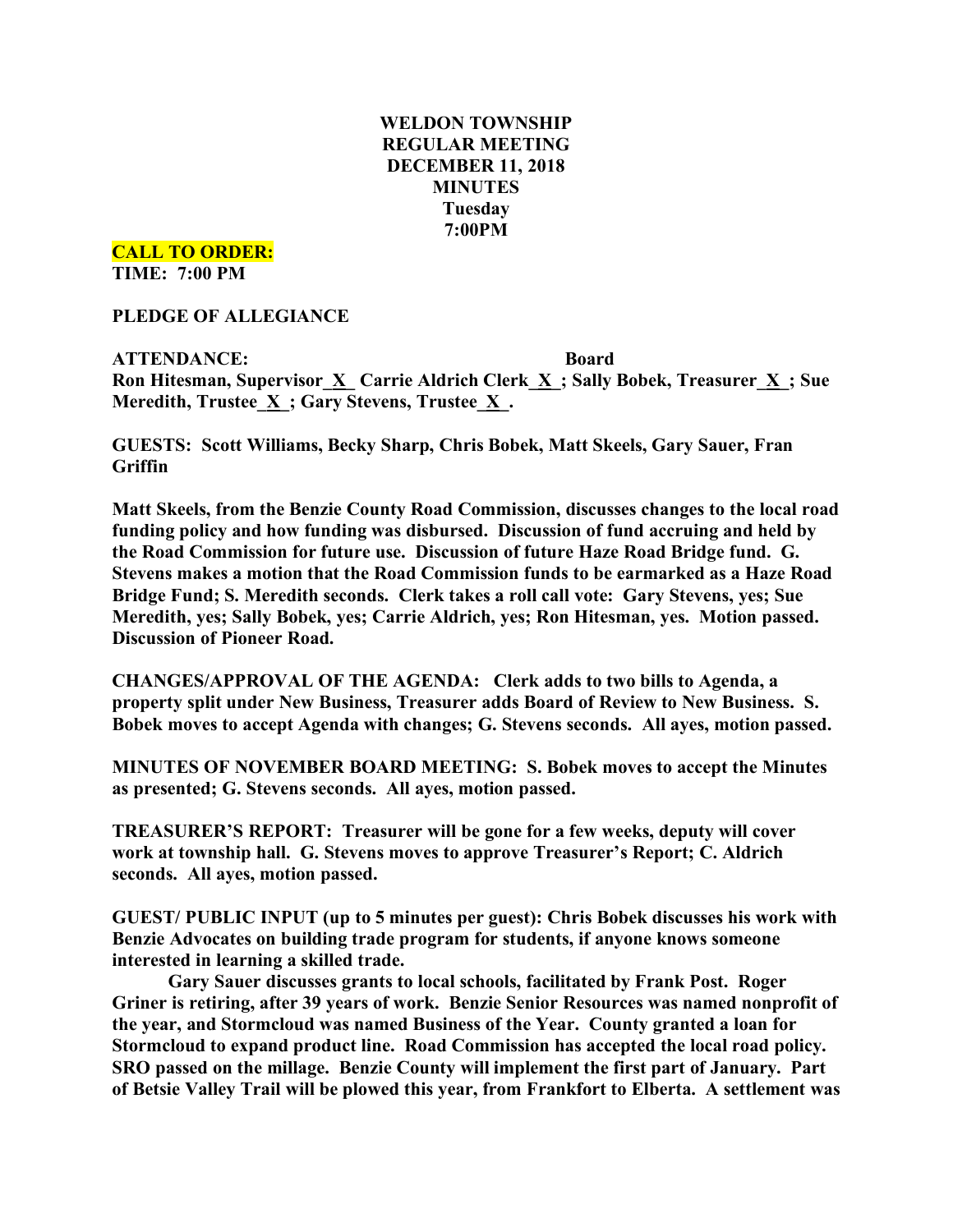**reached of \$400,000 from Edmund London, in regard to The Maples, and each party will pay for their own legal fees. Scott Harrison has been appointed by the State to the DHHS Board. A Veterans Service Officer from Manistee will provide more hours for service in Benzie County.**

# **REPORTS:**

**ZONING ADMINISTRATOR: Craig Meredith presents Zoning Administrator's Report. Discussion of Land Division Split by Julius Sleder Trust. He asks the board to approve Land Division Split # LS120118. Discussion. S. Bobek moves to approve Land Division Split #LS120118; G. Stevens seconds. All ayes, motion passed. Discussion of fee waived for fence correction by Heidi Denmark. Discussion of possible need for zoning for tiny homes in Weldon Township.**

**DAY USE PARK: C. Meredith presents Day Use Park Report. He will put up surveillance signs in the spring. Clerk will ask Republic Waste to remove trash receptacle until spring.**

**PLANNING COMMISSION: S. Meredith presents Planning Commission Report. Master Plan Workshop is set for January 23rd at 6:00 p.m. Allise Krafts and Wade Trim will attend. The Steering Committee has been formed.**

**ASSESSOR REPORT: R. Hitesman presents report. Board of Review met earlier this day. Discussion of tax tribunal ruling in favor of petitioner at Crystal Mountain.**

**LIQUOR INSPECTOR REPORT: R. Hitesman presents Liquor Inspector Report. BUDGET REPORT: C. Aldrich presents Budget Report.**

**SUPERVISOR COMMENTS: Discussion of Day Use Park trail. Discussion of possible grant from the Health Department of Northern Michigan. Clerk will email letter of intent. Becky Sharp will attend on-line meeting on December 17th. Clerk and Becky Sharp will work on the Application for Grant, to be submitted by January 4th, 2019. R. Hitesman discusses Conservation Land Retention Programs, based on Forest Tax & Conservation Laws.**

**CLERK COMMENTS: Clerk discusses different options regarding Planning Commission emails. S. Bobek will look into email options and report back next month.**

**Chad Hollenbeck, Operations Manager from Benzie Bus, presents annual report. Discussion.**

#### **UNFINISHED BUSINESS:**

**Treasurer discusses investment options for CDs for township. Treasurer recommends that a savings account be opened, should township account go higher than \$250,000. Discussion of opening a \$50,000 short-term CD. C. Aldrich moves to open a \$50,000 short-term CD at Honor Bank; G. Stevens seconds. Clerk takes a roll call vote: Carrie Aldrich, yes; Sally Bobek, yes; Gary Stevens, yes; Sue Meredith, yes; Ron Hitesman, yes. Motion passed. Clerk will write a check for investment at Honor Bank.**

**Clerk presents ADA Hearing Compliant System Quote from Cindy Shapiro. Discussion. Clerk will look into what is necessary to comply with ADA guidelines and report back next month.**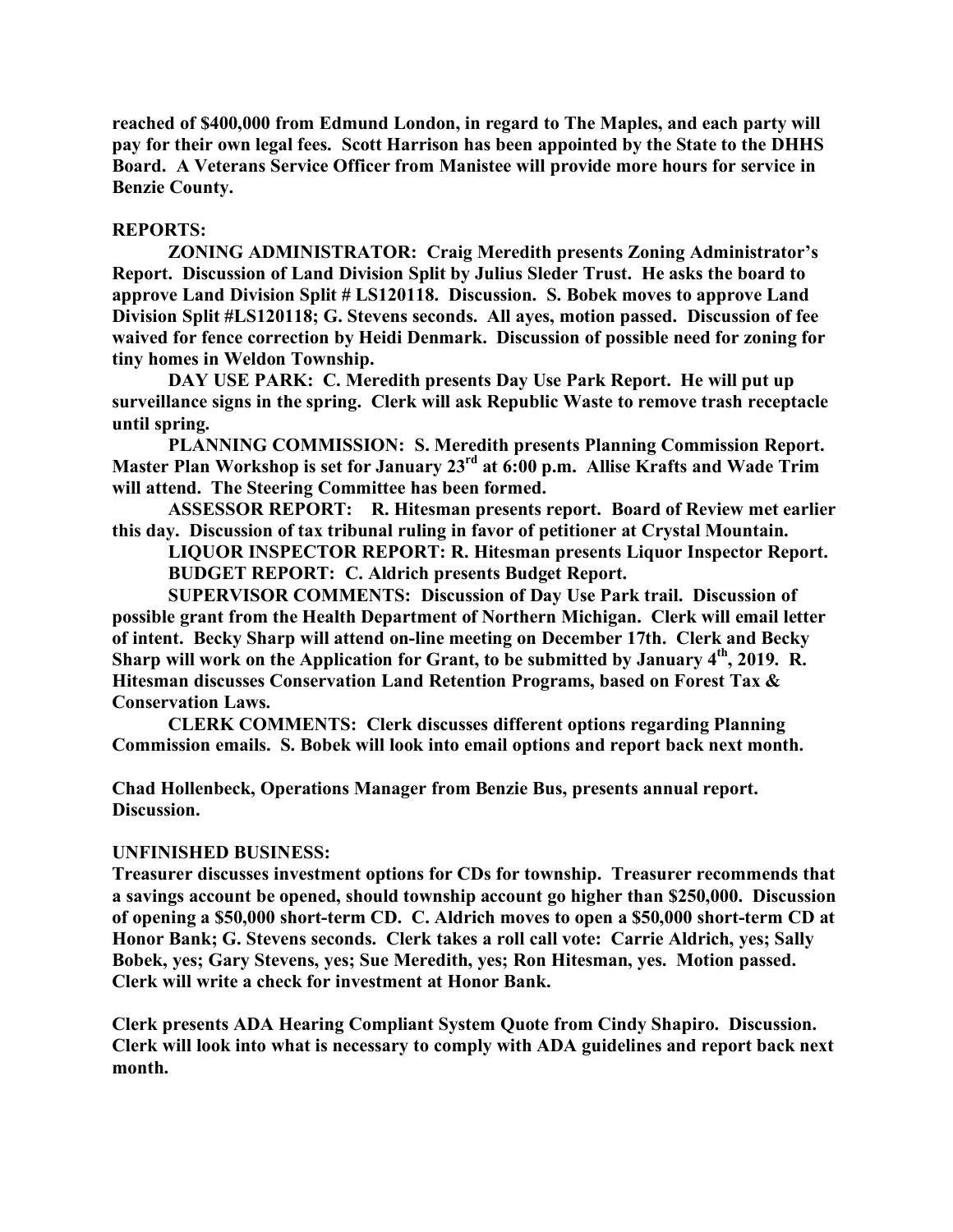**Discussion of fall at Day Use Park on the ADA ramp. PAR Plan claims department will cover up to \$10,000 for medical expenses, for one year after claim is made. At this time, they have had no further contact regarding this claim.**

### **NEW BUSINESS:**

**Discussion of DNR's Notice of Intent to close forest roads.**

**Discussion regarding correspondence from Catherine Mulhaupt, MTA, regarding Michigan Regulation and Taxation of Marijuana Act.**

**Discussion of paying Zoning Administrator a per diem for training. Both the township's accountant and MTA recommend paying the zoning administrator a per diem for training. C. Aldrich moves to pay zoning administrator \$50 per diem for MTA training he received in November 2018; G. Stevens seconds. All ayes, motion passed.**

**S. Bobek discusses need for Board of Review to be reappointed before the end of the year. R. Hitesman moves to appoint Kent Stevens as chair, and Debra Franke and David Kane as members of the Board of Review; G. Stevens seconds. All ayes, motion passed. Clerk will make sure Board of Review members are paid for their 2 hours' work this day. Clerk discusses request by Rachel Carmela, HELP.org, regarding information being put on Weldon's website. Discussion. G. Stevens moves to not allow HELP.org to put information on the township website; S. Bobek seconds. All ayes, motion passed.**

#### **BILLS:**

| <b>Craig Meredith, Day Use Park/Plowing/Mowing</b>      | 222.00      |
|---------------------------------------------------------|-------------|
| David Kane, Website Maintenance                         | 60.00       |
| <b>Julie Lonn, Town Hall Cleaning</b>                   | 50.00       |
| <b>AFLAC</b>                                            | 281.50      |
| <b>VISA</b>                                             | 451.02      |
| Acentek                                                 | 178.53      |
| <b>Apex Software Maintenance Renewal</b>                | 235.00      |
| Amanda O'Brien, Transcript Fee                          | 50.00       |
| <b>United States Postal Service, Winter Tax Mailing</b> | 635.70      |
| <b>Sally Bobek, key reimbursement</b>                   | 5.90        |
| <b>Cherryland Electric</b>                              | 14.00       |
| <b>Municipal Underwriters</b>                           | 4419.00     |
| <b>Weldon Township Planning Commission Wages</b>        | 275.00      |
| <b>Craig Meredith, Zoning Administrator</b>             | 166.67      |
| <b>Jessica Nuytten, Assessor</b>                        | 1120.00     |
| <b>Board Salaries</b>                                   | 3075.00     |
| <b>TOTAL BILLS AMOUNT:</b>                              | \$11,239.32 |

**G. Stevens moves to pay the bills; S. Meredith seconds. All ayes, motion passed.**

# **CORRESPONDENCE:**

**Board of County Road Commissioners Minutes October 25, 2018 Betsie Valley District Library Board Meeting Minutes October 9, 2018**